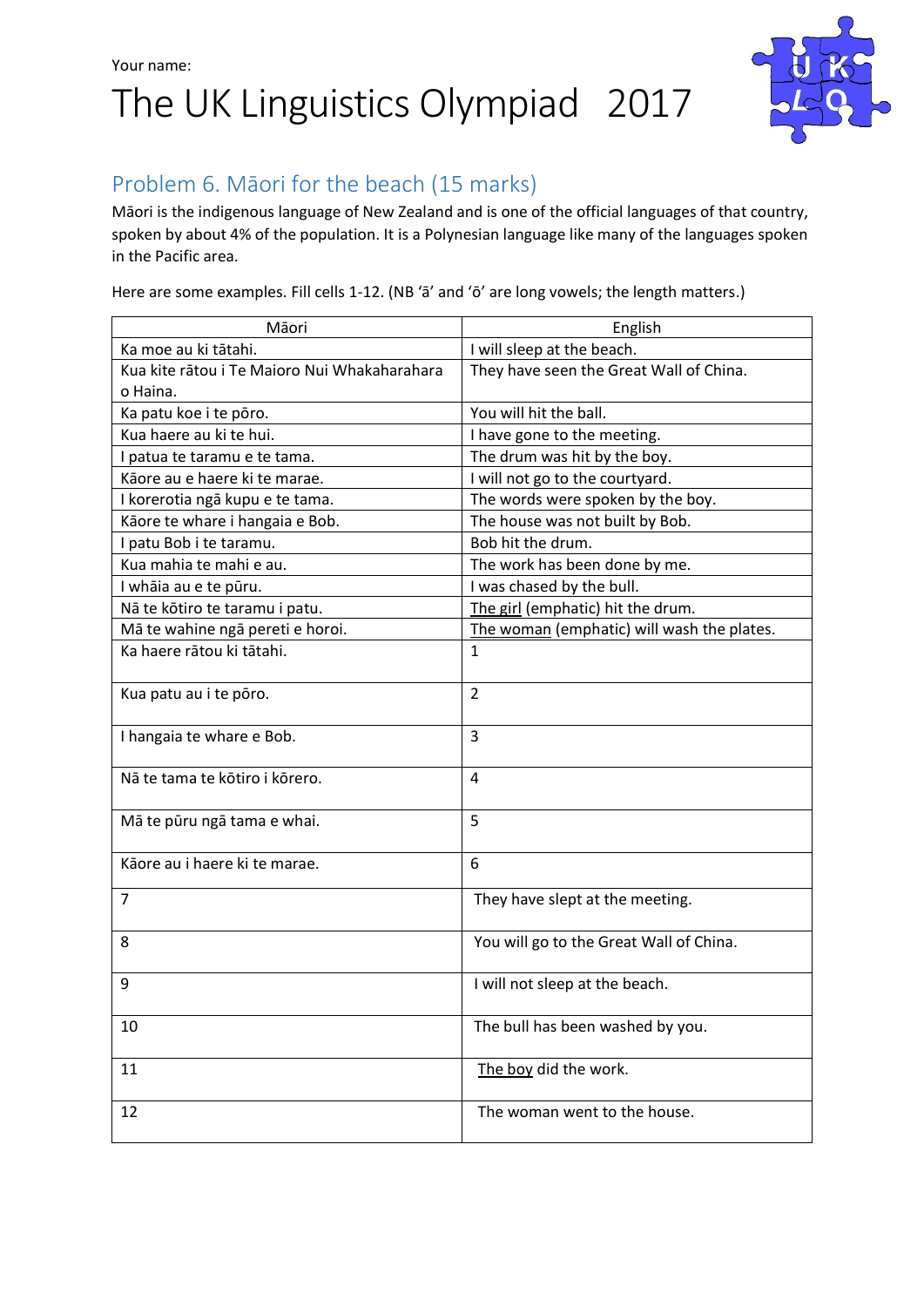# The UK Linguistics Olympiad 2017



### Solution and marking.

Scoring (max. 49)

- 1-6: 2 points for each correct **sentence**. (max. 12)
	- o accept just underlining or just 'emphatic' (or even 'empathetic'!) in #4 and #5.
	- o Ignore minor variations e.g. *didn't* for *did not*.
- 7-12: 1 point for each correct **word**.) (max. 37)
	- o Treat 'Great Wall of China' as a single word.
	- o Ignore vowel length, e.g. a  $\sim$  ā.
- Score positively 1 for each target word, ignore extra non-target words.
	- o But in Māori insist on correct affixes and order;
		- if A ... B should be B ... A, accept A but not B.
	- o Insist on correct number (singular/plural) and tense/aspect in English.
	- o Accept an English noun only if its grammatical function is right.
	- o Reject active-passive exchanges even if the meaning is the same.
	- o But accept minor copying errors e.g. liburua ~ libura
- Score generously if different scores are possible, choose the highest.

| Māori                                                    | English                                          | points         |
|----------------------------------------------------------|--------------------------------------------------|----------------|
| Ka haere rātou ki tātahi.                                | 1 They will go to the beach. [not:  go and see ] | 2              |
| Kua patu au i te pōro.                                   | 2 I have hit the ball                            | 2              |
| I hangaia te whare e Bob.                                | 3 The house was built by Bob                     | 2              |
| Nā te tama te kōtiro i kōrero.                           | 4 The boy (emphatic) spoke to the girl           | 2              |
| Mā te pūru ngā tama e whai.                              | 5 The bull (emphatic) will chase the boys        | 2              |
| Kāore au i haere ki te marae.                            | 6 I did not go to the courtyard                  | $\overline{2}$ |
| 7 Kua moe rātou ki te hui                                | They have slept at the meeting.                  | 6              |
| 8 Ka haere koe ki Te Maioro Nui<br>Whakaharahara o Haina | You will go to the Great Wall of China.          | 5              |
| 9 Kāore au e moe ki tātahi                               | I will not sleep at the beach.                   | 6              |
| 10 Kua horoia te pūru e koe                              | The bull has been washed by you.                 | 6              |
| 11 Nã te tama te mahi i mahi                             | The boy did the work.                            | 7              |
| 12 I haere te wahine ki te whare                         | The woman went to the house.                     | 7              |

| 1 They will go to the beach. [not:  go and | 2 | 7 Kua moe rātou ki te hui        | 6 |
|--------------------------------------------|---|----------------------------------|---|
| see ]                                      |   |                                  |   |
| 2 I have hit the ball                      |   | 8 Ka haere koe ki Te Majoro Nui  | 5 |
|                                            |   | Whakaharahara o Haina            |   |
| 3 The house was built by Bob               |   | 9 Kāore au e moe ki tātahi       | 6 |
| 4 The boy (emphatic) spoke to the girl     |   | 10 Kua horoia te pūru e koe      | 6 |
| 5 The bull (emphatic) will chase the boys  |   | 11 Nã te tama te mahi i mahi     |   |
| 6 I did not go to the courtyard            |   | 12 I haere te wahine ki te whare |   |
|                                            |   |                                  |   |